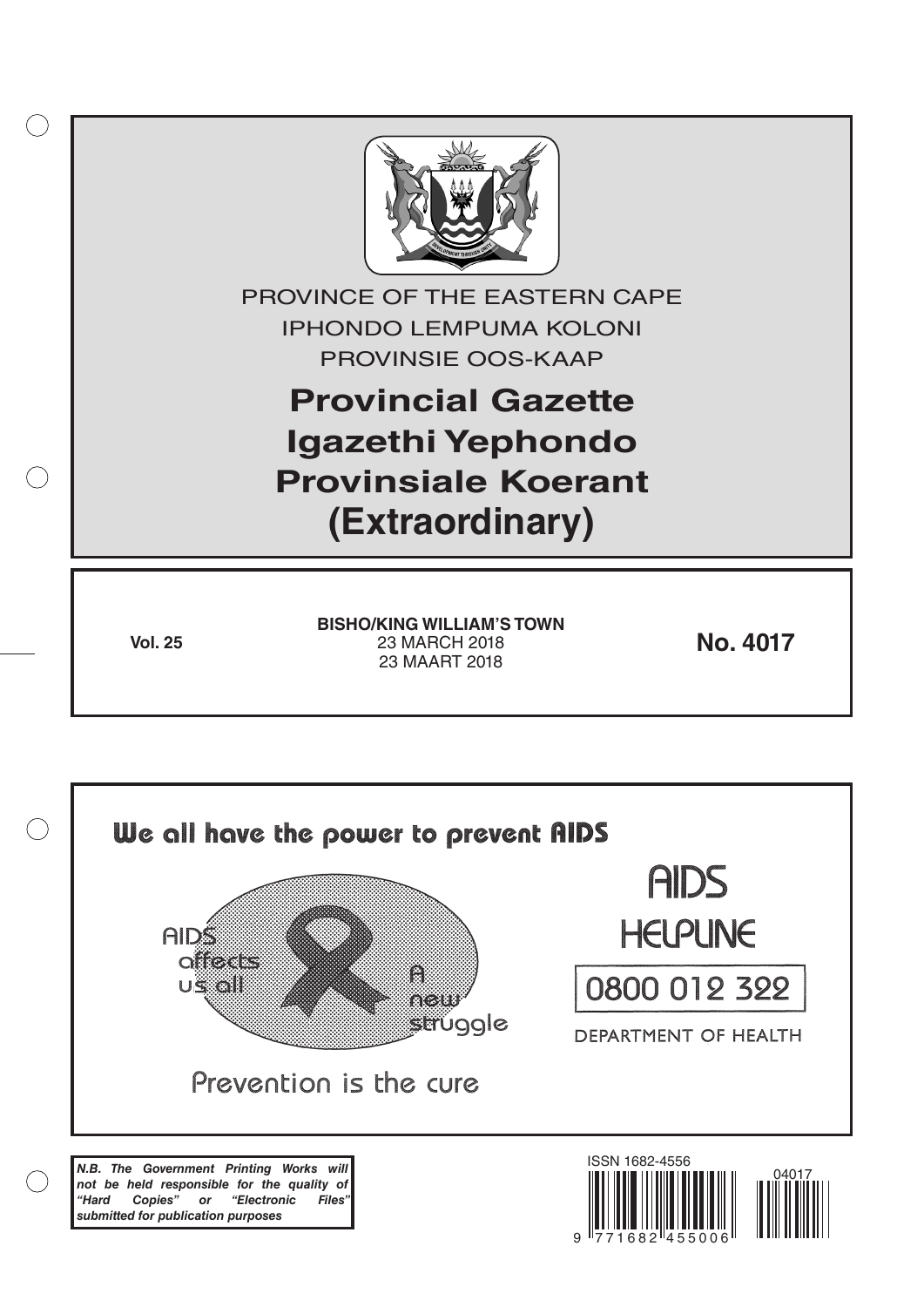# **IMPORTANT NOTICE:**

**The GovernmenT PrinTinG Works Will noT be held resPonsible for any errors ThaT miGhT occur due To The submission of incomPleTe / incorrecT / illeGible coPy.**

**no fuTure queries Will be handled in connecTion WiTh The above.**

### **CONTENTS**

|    |                                                             | Gazette Page |     |
|----|-------------------------------------------------------------|--------------|-----|
|    |                                                             | No.          | No. |
|    | LOCAL AUTHORITY NOTICES • PLAASLIKE OWERHEIDS KENNISGEWINGS |              |     |
| 48 |                                                             | 4017         |     |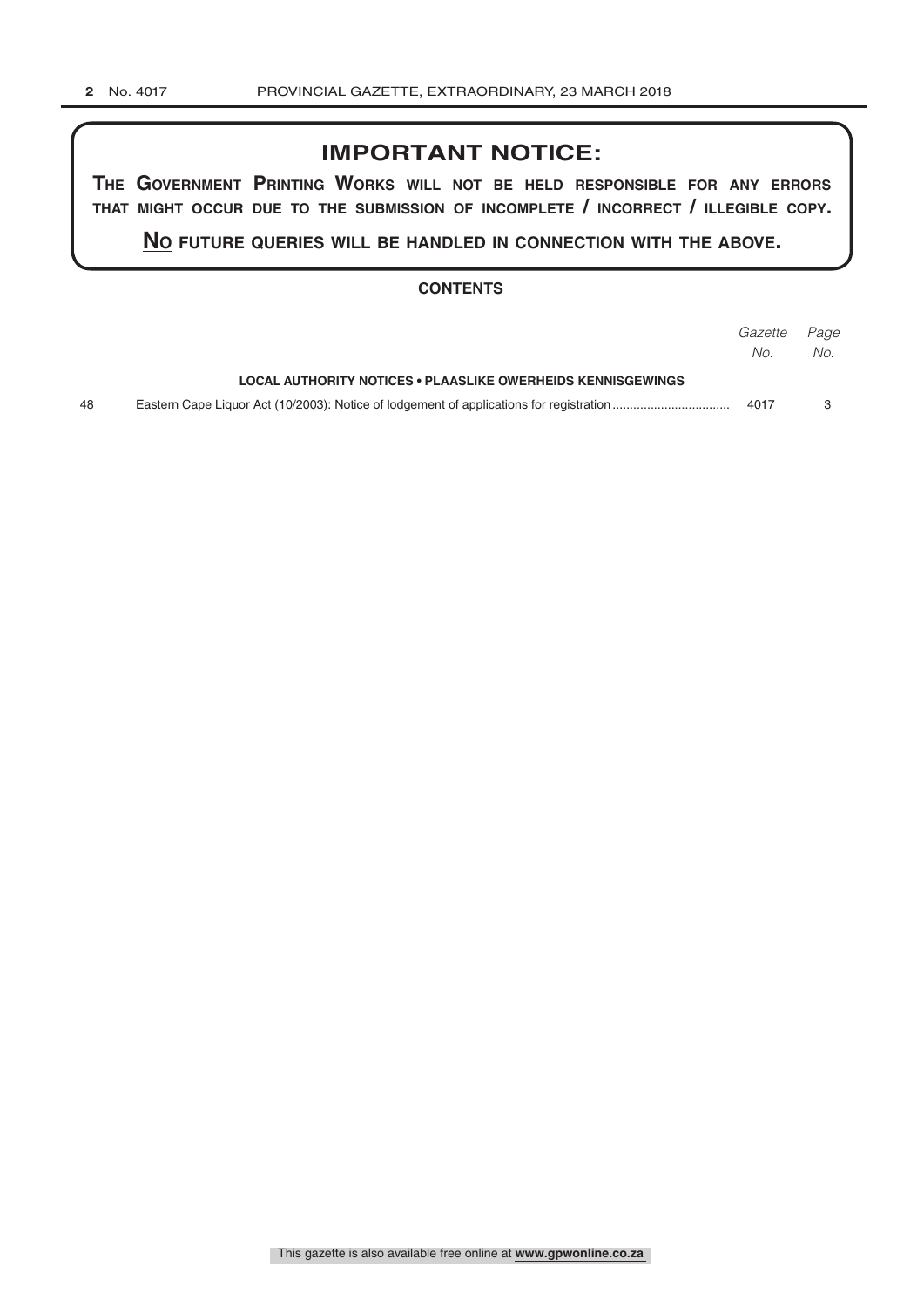## Local Authority Notices • Plaaslike Owerheids Kennisgewings

## **LOCAL AUTHORITY NOTICE 48 OF 2018**

1.  $\cup W$  $k = 1$ 

#### EASTERN CAPE LIQUOR ACT, 2003 (Act No. 10 of 2003) NOTICE OF LODGEMENT OF APPLICATIONS FOR REGISTRATION

Notice is hereby given that the applications for registration, particulars of which appear in the Schedule hereunder, have been lodged with the Board.<br>Interested parties may, free of charge, inspect any application which a Interested parties may, free of charge, inspect any application which appears in the Schedule hereunder and may within twenty one days of this notice, lodge with the Board written representations in support of, or written objections. LERATO RADIKOANYANA

#### EASTERN CAPE LIQUOR BOARD 22 March 2018

SCHEDULE

| 1                         |                   | $\overline{2}$                                             | 3                                   | 4                               | 5                                                                                                                     |  |
|---------------------------|-------------------|------------------------------------------------------------|-------------------------------------|---------------------------------|-----------------------------------------------------------------------------------------------------------------------|--|
| <b>Application Number</b> |                   | Name and number of<br>Ward                                 | Kind of registration<br>applied for | Kind of<br>liquor to be<br>sold | Name under which business is to be<br>conducted and particulars of the erf,<br>street or farm                         |  |
| 1.                        | REF5902105780086  | Ward 15 Buffalo City<br>Metropilitan Municipality          | On and Off<br>Consumption           | All kinds                       | Corner House Tavern, 57809 Mxika Street,<br>Nompumelelo Township, Beacon Bay, East<br>London, 5201                    |  |
| 2.                        | REF6205225087088  | Ward 1 Makana Local<br>Municipality                        | Off Consumption                     | All kinds                       | Tussen Erens En Nerens, Erf 46, Corner of<br>Church and Kommadagga Streets, Riebeek<br>East, 5805                     |  |
| 3.                        | REF6012165269084  | Ward 20 Umzimvubu<br><b>Local Municipality</b>             | On and Off<br>Consumption           | All kinds                       | Mdolo's Tavern, Mpemba Administrative<br>Area, Mount Frere, 5090                                                      |  |
| 4.                        | REF8109125144080  | Ward 8 Sengu Local<br>Municipality                         | On and Off<br>Consumption           | All kinds                       | Bavethe Tavern, 271 Naledi Mokhesi<br>Location, Sterkspruit, 9762                                                     |  |
| 5.                        | REF2018/079519/07 | Ward 1 Nelson Mandela<br><b>Metropolitan Municipality</b>  | On Consumption                      | All kinds                       | Otak - Otak, Erf 2027, Shop 1, Corner of<br>Buffelsfontein & Salisbury Roads, Mount<br>Pleasant. Port Elizabeth, 6001 |  |
| 6.                        | REF6302015125085  | Ward 1 Nelson Mandela<br><b>Metropolitan Municipality</b>  | On Consumption                      | All kinds                       | Raak, Erf 2027, Cnr Of Salisbury &<br>Buffelsfontein Road, Mount Pleasant, Port<br>Elizabeth, 6001                    |  |
| 7.                        | REF8911100390087  | Ward 40 Nelson Mandela<br><b>Metropolitan Municipality</b> | On and Off<br>Consumption           | All kinds                       | Feek's Place, No. 835, Kuyga 2,<br>Greenbushes, Port Elizabeth, 6001                                                  |  |
| 8.                        | REF3604010507081  | Ward 15 Buffalo City<br>Metropolitan Municipality          | On and Off<br>Consumption           | All kinds                       | Mamngarhwane Tavern, 57090 Mzimvubu<br>Street, Nompumelelo Township, Beacon<br>Bay, East London, 5201                 |  |
| 9.                        | REF2018/115730/07 | Ward 6 Buffalo City<br><b>Metropolitan Municipality</b>    | Off Consumption                     | All kinds                       | Koop & Loop Liquors, Erf 27292, No. 3<br>Lavender Road, Parkside, East London,<br>5201                                |  |
| 10.                       | REF7406105765087  | Ward 7 Enoch Mgijima<br><b>Local Municipality</b>          | Off Consumption                     | All kinds                       | Zakes Bottle Store, 846 Zone 1, Ezibeleni,<br>Queenstown, 5326                                                        |  |
| 11.                       | REF7911135858083  | Nyandeni Local<br>Municipality                             | <b>Special Event</b>                | All kinds                       | Mdumbi Green Fair, Mdumbi River, Tshani<br>Village, Mankosi Administrative Area,<br>Nggeleni, 5100                    |  |